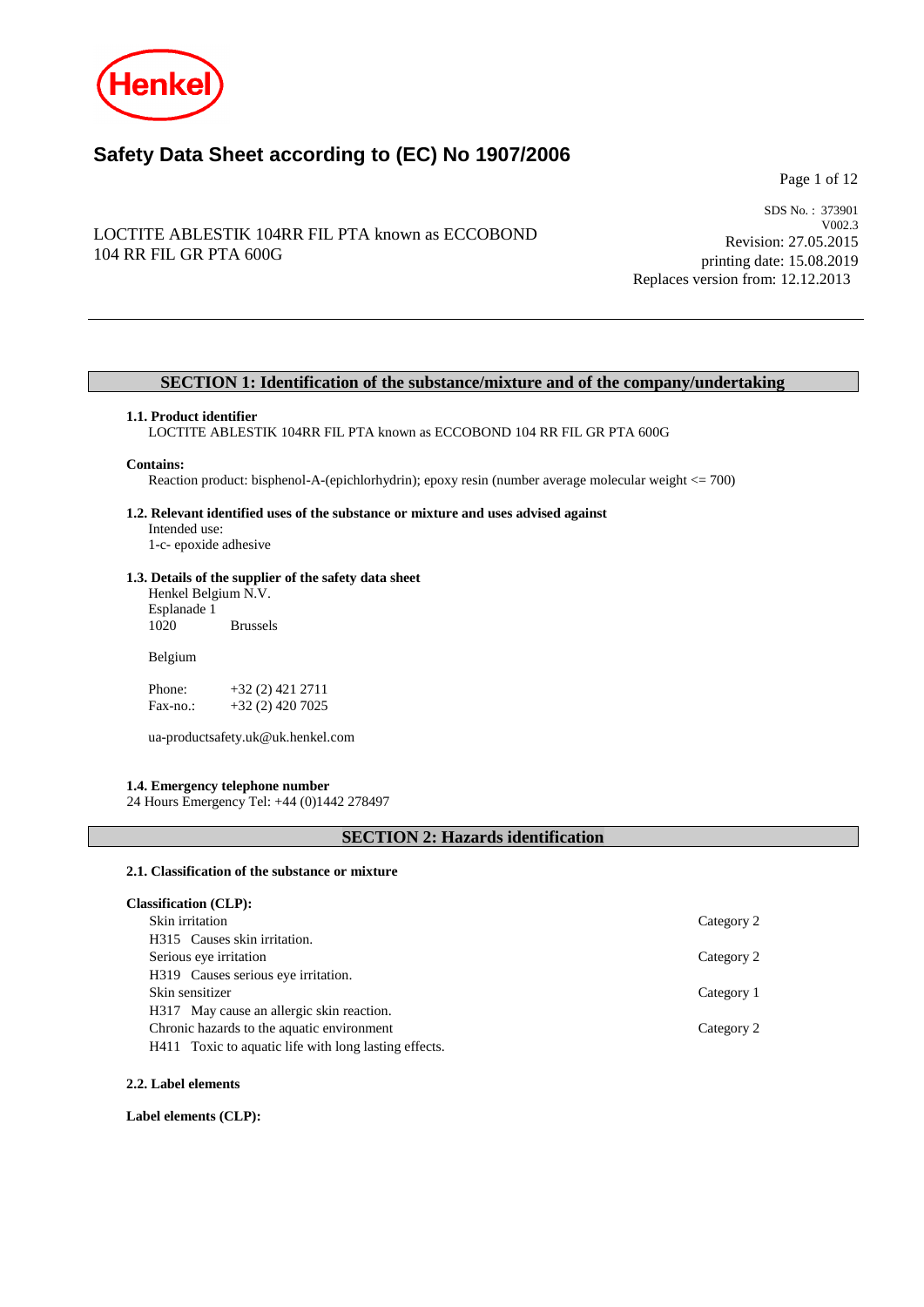| <b>Hazard</b> pictogram:                             |                                                                                                                                                                                                       |
|------------------------------------------------------|-------------------------------------------------------------------------------------------------------------------------------------------------------------------------------------------------------|
| Signal word:                                         | Warning                                                                                                                                                                                               |
| <b>Hazard statement:</b>                             | H <sub>3</sub> 15 Causes skin irritation.<br>H317 May cause an allergic skin reaction.<br>H319 Causes serious eye irritation.<br>H411 Toxic to aquatic life with long lasting effects.                |
| <b>Precautionary statement:</b><br><b>Prevention</b> | P273 Avoid release to the environment.<br>P <sub>280</sub> Wear protective gloves.                                                                                                                    |
| <b>Precautionary statement:</b><br><b>Response</b>   | P302+P352 IF ON SKIN: Wash with plenty of water.<br>P333+P313 If skin irritation or rash occurs: Get medical advice/attention.<br>P337+P313 If eye irritation persists: Get medical advice/attention. |

# **2.3. Other hazards**

None if used properly.

# **SECTION 3: Composition/information on ingredients**

### **3.2. Mixtures**

**General chemical description:** Adhesive **Base substances of preparation:** Epoxy resin

### **Declaration of the ingredients according to CLP (EC) No 1272/2008:**

| <b>Hazardous</b> components           | <b>EC</b> Number     | content          | <b>Classification</b> |
|---------------------------------------|----------------------|------------------|-----------------------|
| CAS-No.                               | <b>REACH-Reg No.</b> |                  |                       |
| Reaction product: bisphenol-A-        | 500-033-5            | $>= 50 - < 80 %$ | Skin Irrit. 2         |
| (epichlorhydrin); epoxy resin (number | 500-033-5            |                  | H315                  |
| average molecular weight $\leq$ 700)  | 01-2119456619-26     |                  | Skin Sens. 1          |
| 25068-38-6                            |                      |                  | H317                  |
|                                       |                      |                  | Eye Irrit. 2          |
|                                       |                      |                  | H319                  |
|                                       |                      |                  | Aquatic Chronic 2     |
|                                       |                      |                  | H411                  |
|                                       |                      |                  |                       |

**For full text of the H - statements and other abbreviations see section 16 "Other information". Substances without classification may have community workplace exposure limits available.**

# **SECTION 4: First aid measures**

# **4.1. Description of first aid measures**

Inhalation:

Should not be a problem as product is of low volatility. However, if feeling unwell remove patient to fresh air.

Skin contact: Rinse with running water and soap. Obtain medical attention if irritation persists.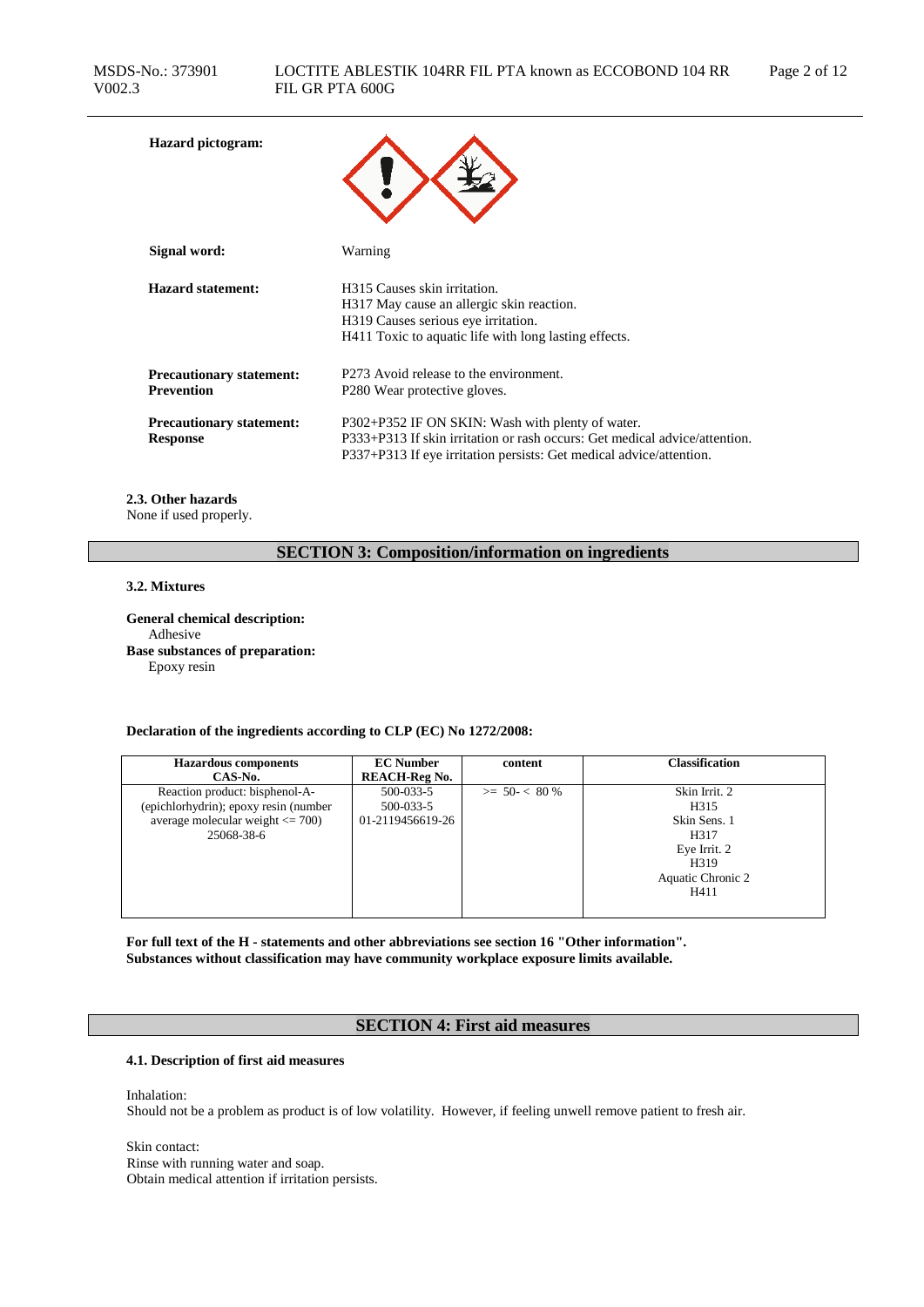### Eye contact:

Rinse immediately with plenty of running water (for 10 minutes), seek medical attention from a specialist.

#### Ingestion:

Rinse mouth, drink 1-2 glasses of water, do not induce vomiting, consult a doctor.

### **4.2. Most important symptoms and effects, both acute and delayed**

EYE: Irritation, conjunctivitis.

SKIN: Redness, inflammation.

SKIN: Rash, Urticaria.

#### **4.3. Indication of any immediate medical attention and special treatment needed**

See section: Description of first aid measures

# **SECTION 5: Firefighting measures**

#### **5.1. Extinguishing media Suitable extinguishing media:**

water, carbon dioxide, foam, powder

**Extinguishing media which must not be used for safety reasons:** High pressure waterjet

#### **5.2. Special hazards arising from the substance or mixture**

In the event of a fire, carbon monoxide (CO), carbon dioxide (CO2) and nitrogen oxides (NOx) can be released.

#### **5.3. Advice for firefighters**

Wear self-contained breathing apparatus and full protective clothing, such as turn-out gear.

### **Additional information:**

In case of fire, keep containers cool with water spray.

### **SECTION 6: Accidental release measures**

#### **6.1. Personal precautions, protective equipment and emergency procedures**

Avoid contact with skin and eyes. Wear protective equipment.

#### **6.2. Environmental precautions**

Do not empty into drains / surface water / ground water.

### **6.3. Methods and material for containment and cleaning up**

For small spills wipe up with paper towel and place in container for disposal. For large spills absorb onto inert absorbent material and place in sealed container for disposal.

#### **6.4. Reference to other sections**

See advice in section 8

# **SECTION 7: Handling and storage**

#### **7.1. Precautions for safe handling**

Avoid skin and eye contact. See advice in section 8

#### Hygiene measures:

Good industrial hygiene practices should be observed. Wash hands before work breaks and after finishing work. Do not eat, drink or smoke while working.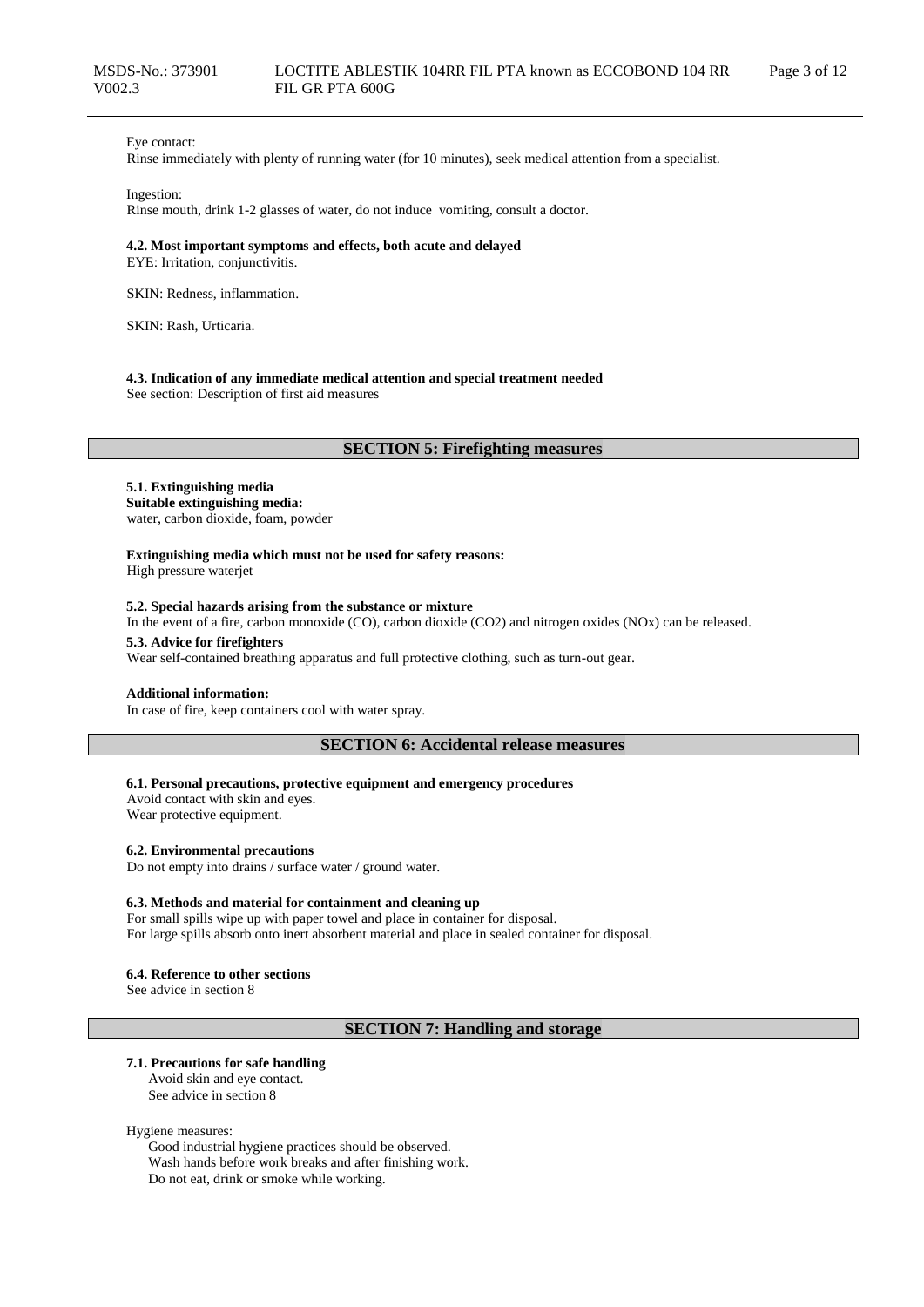**7.2. Conditions for safe storage, including any incompatibilities** Ensure good ventilation/extraction.

Keep container tightly sealed. Store at room temperature.

### **7.3. Specific end use(s)**

1-c- epoxide adhesive

# **SECTION 8: Exposure controls/personal protection**

# **8.1. Control parameters**

# **Occupational Exposure Limits**

Valid for

Great Britain

| <b>Ingredient [Regulated substance]</b>                                               | ppm | mg/m <sup>3</sup> | Value type                      | Short term exposure limit<br>category / Remarks | <b>Regulatory list</b> |
|---------------------------------------------------------------------------------------|-----|-------------------|---------------------------------|-------------------------------------------------|------------------------|
| Mica<br>12001-26-2<br>[MICA, RESPIRABLE]                                              |     | 0,8               | Time Weighted Average<br>(TWA): |                                                 | EH40 WEL               |
| Mica<br>12001-26-2<br>[MICA, TOTAL INHALABLE]                                         |     | 10                | Time Weighted Average<br>(TWA): |                                                 | EH40 WEL               |
| Silicon dioxide<br>112945-52-5<br><b>SILICA, AMORPHOUS, INHALABLE</b><br><b>DUSTI</b> |     |                   | Time Weighted Average<br>(TWA): |                                                 | EH40 WEL               |
| Silicon dioxide<br>112945-52-5<br><b>SILICA, AMORPHOUS, RESPIRABLE</b><br><b>DUST</b> |     | 2,4               | Time Weighted Average<br>(TWA): |                                                 | EH40 WEL               |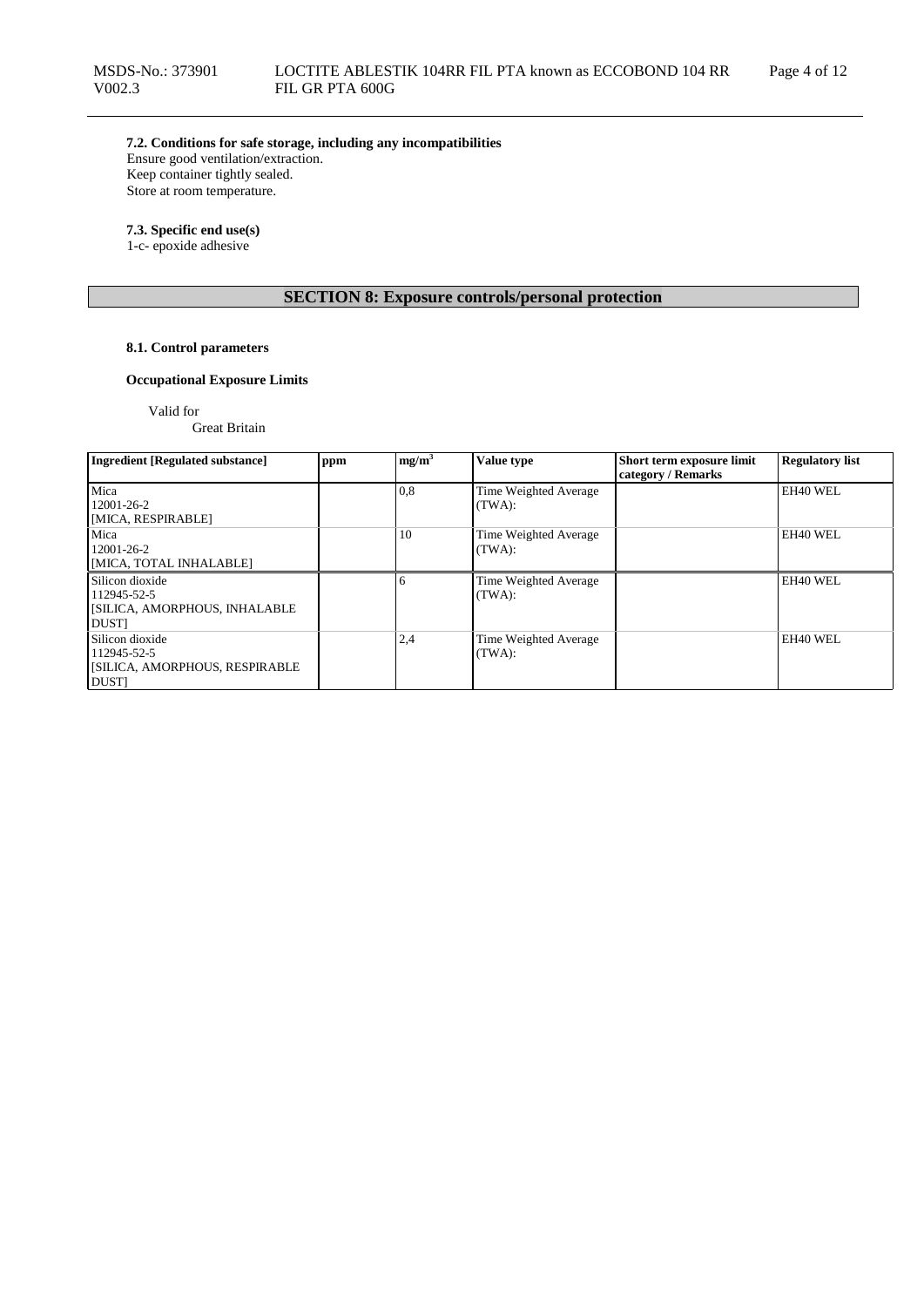# **Predicted No-Effect Concentration (PNEC):**

| Name on list                                                                                                                  | <b>Environmental</b> Exposure              |        | <b>Value</b> |     |                 |                            | <b>Remarks</b> |
|-------------------------------------------------------------------------------------------------------------------------------|--------------------------------------------|--------|--------------|-----|-----------------|----------------------------|----------------|
|                                                                                                                               | <b>Compartment</b>                         | period |              |     |                 |                            |                |
|                                                                                                                               |                                            |        | mg/l         | ppm | mg/kg           | others                     |                |
| Reaction product: bisphenol-A-<br>(epichlorhydrin); epoxy resin (number<br>average molecular weight $\leq$ 700)<br>25068-38-6 | aqua<br>(freshwater)                       |        |              |     |                 | $0,006$ mg/L               |                |
| Reaction product: bisphenol-A-<br>(epichlorhydrin); epoxy resin (number<br>average molecular weight $\leq$ 700)<br>25068-38-6 | aqua (marine<br>water)                     |        |              |     |                 | $0,0006$ mg/L              |                |
| Reaction product: bisphenol-A-<br>(epichlorhydrin); epoxy resin (number<br>average molecular weight $\leq$ 700)<br>25068-38-6 | aqua<br><i>(intermittent)</i><br>releases) |        |              |     |                 | $0,018$ mg/L               |                |
| Reaction product: bisphenol-A-<br>(epichlorhydrin); epoxy resin (number<br>average molecular weight $\leq$ 700)<br>25068-38-6 | <b>STP</b>                                 |        |              |     |                 | $10 \text{ mg/L}$          |                |
| Reaction product: bisphenol-A-<br>(epichlorhydrin); epoxy resin (number<br>average molecular weight $\leq$ 700)<br>25068-38-6 | sediment<br>(freshwater)                   |        |              |     | 0.996<br>mg/kg  |                            |                |
| Reaction product: bisphenol-A-<br>(epichlorhydrin); epoxy resin (number<br>average molecular weight $\leq$ 700)<br>25068-38-6 | sediment<br>(marine water)                 |        |              |     | 0,0996<br>mg/kg |                            |                |
| Reaction product: bisphenol-A-<br>(epichlorhydrin); epoxy resin (number<br>average molecular weight $\leq$ 700)<br>25068-38-6 | soil                                       |        |              |     | 0,196<br>mg/kg  |                            |                |
| Reaction product: bisphenol-A-<br>(epichlorhydrin); epoxy resin (number<br>average molecular weight $\leq$ 700)<br>25068-38-6 | oral                                       |        |              |     |                 | $11 \text{ mg/kg}$<br>food |                |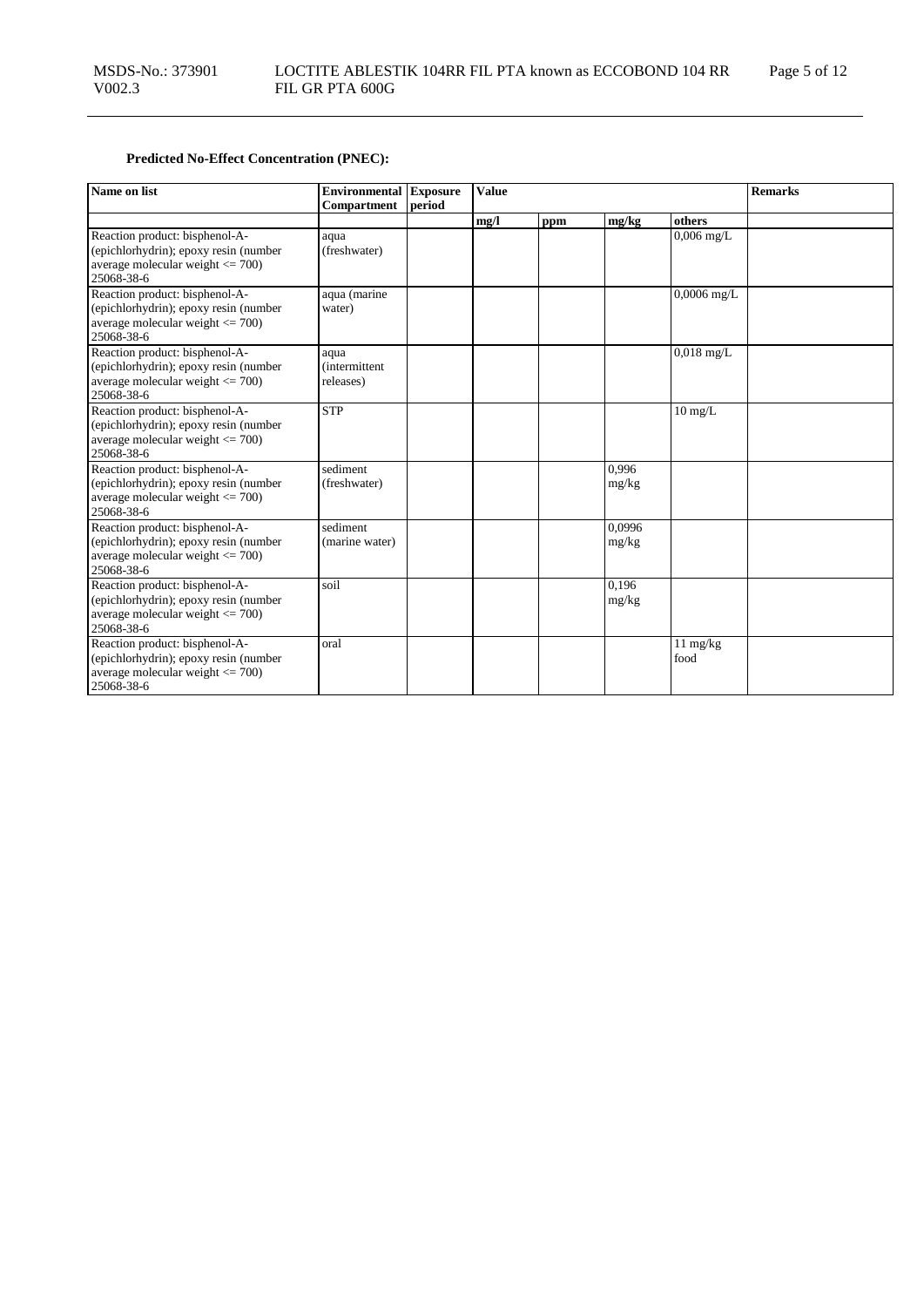# **Derived No-Effect Level (DNEL):**

| Name on list                                                                                                                  | <b>Application</b><br>Area | Route of<br><b>Exposure</b> | <b>Health Effect</b>                               | <b>Exposure</b><br><b>Time</b> | <b>Value</b>          | <b>Remarks</b> |
|-------------------------------------------------------------------------------------------------------------------------------|----------------------------|-----------------------------|----------------------------------------------------|--------------------------------|-----------------------|----------------|
| Reaction product: bisphenol-A-<br>(epichlorhydrin); epoxy resin (number<br>average molecular weight $\leq$ 700)<br>25068-38-6 | Workers                    | Dermal                      | Acute/short term<br>exposure -<br>systemic effects |                                | 8,33 mg/kg bw/day     |                |
| Reaction product: bisphenol-A-<br>(epichlorhydrin); epoxy resin (number<br>average molecular weight $\leq$ 700)<br>25068-38-6 | Workers                    | Inhalation                  | Acute/short term<br>exposure -<br>systemic effects |                                | 12,25 mg/m3           |                |
| Reaction product: bisphenol-A-<br>(epichlorhydrin); epoxy resin (number<br>average molecular weight $\leq$ 700)<br>25068-38-6 | Workers                    | Dermal                      | Long term<br>exposure -<br>systemic effects        |                                | 8,33 mg/kg bw/day     |                |
| Reaction product: bisphenol-A-<br>(epichlorhydrin); epoxy resin (number<br>average molecular weight $<= 700$ )<br>25068-38-6  | Workers                    | Inhalation                  | Long term<br>exposure -<br>systemic effects        |                                | 12,25 mg/m3           |                |
| Reaction product: bisphenol-A-<br>(epichlorhydrin); epoxy resin (number<br>average molecular weight $\leq$ 700)<br>25068-38-6 | general<br>population      | Dermal                      | Acute/short term<br>exposure -<br>systemic effects |                                | 3,571 mg/kg bw/day    |                |
| Reaction product: bisphenol-A-<br>(epichlorhydrin); epoxy resin (number<br>average molecular weight $\leq$ 700)<br>25068-38-6 | general<br>population      | Dermal                      | Long term<br>exposure -<br>systemic effects        |                                | 3,571 mg/kg bw/day    |                |
| Reaction product: bisphenol-A-<br>(epichlorhydrin); epoxy resin (number<br>average molecular weight $\leq$ 700)<br>25068-38-6 | general<br>population      | Inhalation                  | Acute/short term<br>exposure -<br>systemic effects |                                | $0,75$ mg/m $3$       |                |
| Reaction product: bisphenol-A-<br>(epichlorhydrin); epoxy resin (number<br>average molecular weight $\leq$ 700)<br>25068-38-6 | general<br>population      | Inhalation                  | Long term<br>exposure -<br>systemic effects        |                                | $0,75 \text{ mg/m}$ 3 |                |
| Reaction product: bisphenol-A-<br>(epichlorhydrin); epoxy resin (number<br>average molecular weight $\leq$ 700)<br>25068-38-6 | general<br>population      | oral                        | Acute/short term<br>exposure -<br>systemic effects |                                | $0,75$ mg/kg bw/day   |                |
| Reaction product: bisphenol-A-<br>(epichlorhydrin); epoxy resin (number<br>average molecular weight $\leq$ 700)<br>25068-38-6 | general<br>population      | oral                        | Long term<br>exposure -<br>systemic effects        |                                | $0,75$ mg/kg bw/day   |                |

# **Biological Exposure Indices:**

None

### **8.2. Exposure controls:**

Engineering controls: Ensure good ventilation/extraction.

Respiratory protection: Ensure adequate ventilation. An approved mask or respirator fitted with an organic vapour cartridge should be worn if the product is used in a poorly ventilated area Filter type: A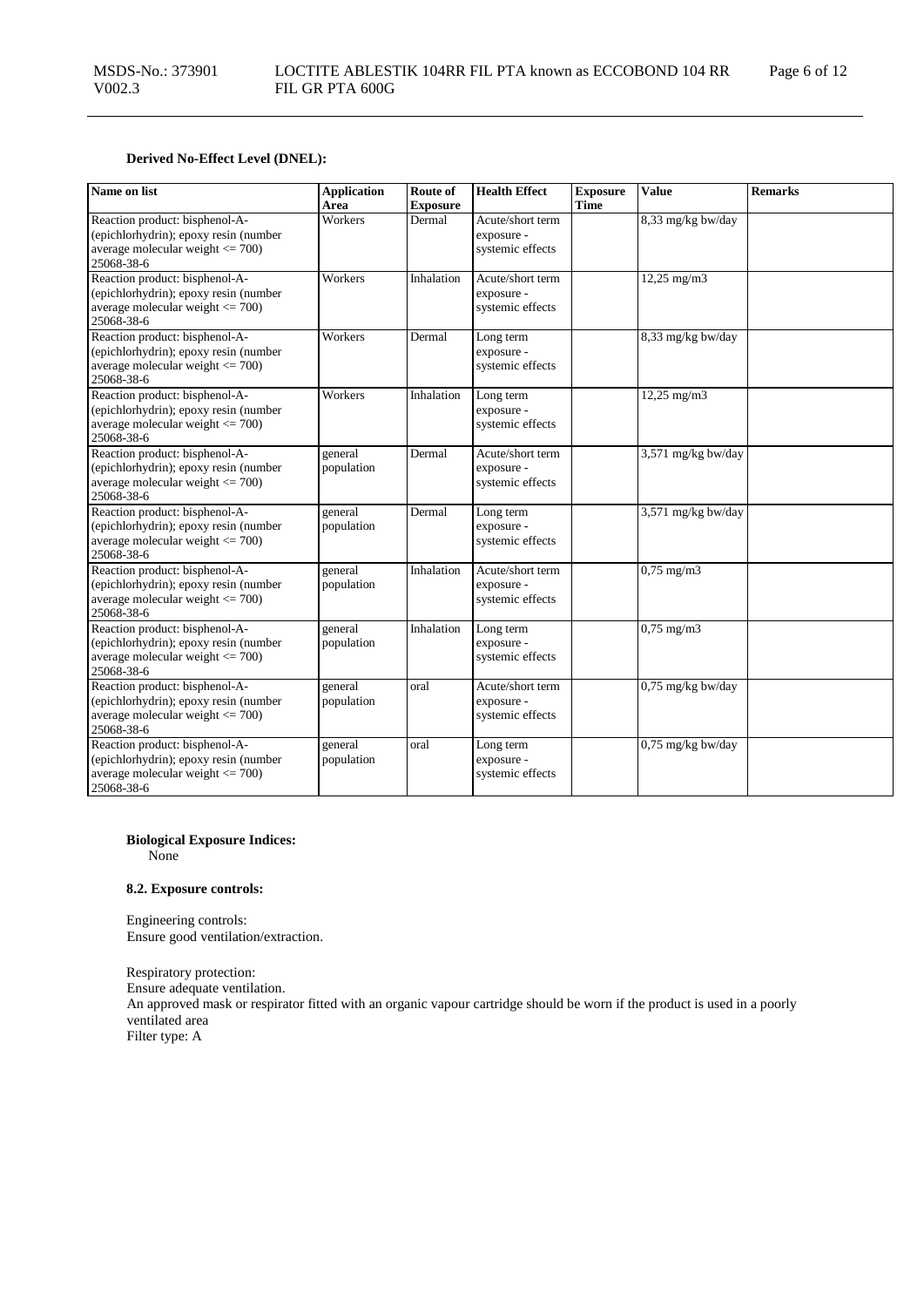### Hand protection:

Chemical-resistant protective gloves (EN 374).

Suitable materials for short-term contact or splashes (recommended: at least protection index 2, corresponding to > 30 minutes permeation time as per EN 374):

nitrile rubber (NBR; >= 0.4 mm thickness)

Suitable materials for longer, direct contact (recommended: protection index 6, corresponding to > 480 minutes permeation time as per EN 374):

nitrile rubber (NBR; >= 0.4 mm thickness)

This information is based on literature references and on information provided by glove manufacturers, or is derived by analogy with similar substances. Please note that in practice the working life of chemical-resistant protective gloves may be considerably shorter than the permeation time determined in accordance with EN 374 as a result of the many influencing factors (e.g. temperature). If signs of wear and tear are noticed then the gloves should be replaced.

Eye protection:

Safety glasses with sideshields or chemical safety goggles should be worn if there is a risk of splashing.

Skin protection: Wear suitable protective clothing.

### **SECTION 9: Physical and chemical properties**

#### **9.1. Information on basic physical and chemical properties**

| Appearance                             | liquid                             |
|----------------------------------------|------------------------------------|
|                                        | black                              |
| Odor                                   | mild                               |
| Odour threshold                        | No data available / Not applicable |
|                                        |                                    |
|                                        |                                    |
| pH                                     | No data available / Not applicable |
| Initial boiling point                  | $>$ 200 °C ( $>$ 392 °F)           |
| Flash point                            | $> 100$ °C ( $> 212$ °F)           |
| Decomposition temperature              | No data available / Not applicable |
| Vapour pressure                        | $< 0.01$ Pa                        |
| (20 °C (68 °F))                        |                                    |
| Density                                | $1.5$ g/cm3                        |
| $\Omega$                               |                                    |
| <b>Bulk density</b>                    | No data available / Not applicable |
| Viscosity                              | No data available / Not applicable |
| Viscosity (kinematic)                  | No data available / Not applicable |
| <b>Explosive properties</b>            | No data available / Not applicable |
| Solubility (qualitative)               | Insoluble                          |
| (Solvent: Water)                       |                                    |
| Solidification temperature             | No data available / Not applicable |
| Melting point                          | No data available / Not applicable |
| Flammability                           | No data available / Not applicable |
| Auto-ignition temperature              | No data available / Not applicable |
| <b>Explosive limits</b>                | No data available / Not applicable |
| Partition coefficient: n-octanol/water | No data available / Not applicable |
| Evaporation rate                       | No data available / Not applicable |
| Vapor density                          | No data available / Not applicable |
| Oxidising properties                   | No data available / Not applicable |
|                                        |                                    |

#### **9.2. Other information**

No data available / Not applicable

# **SECTION 10: Stability and reactivity**

#### **10.1. Reactivity**

Reacts with alcohols and amines. Reacts with oxidants, acids and lyes Reaction with some curing agents may produce an exothermic reaction which in large masses could cause runaway polymerization.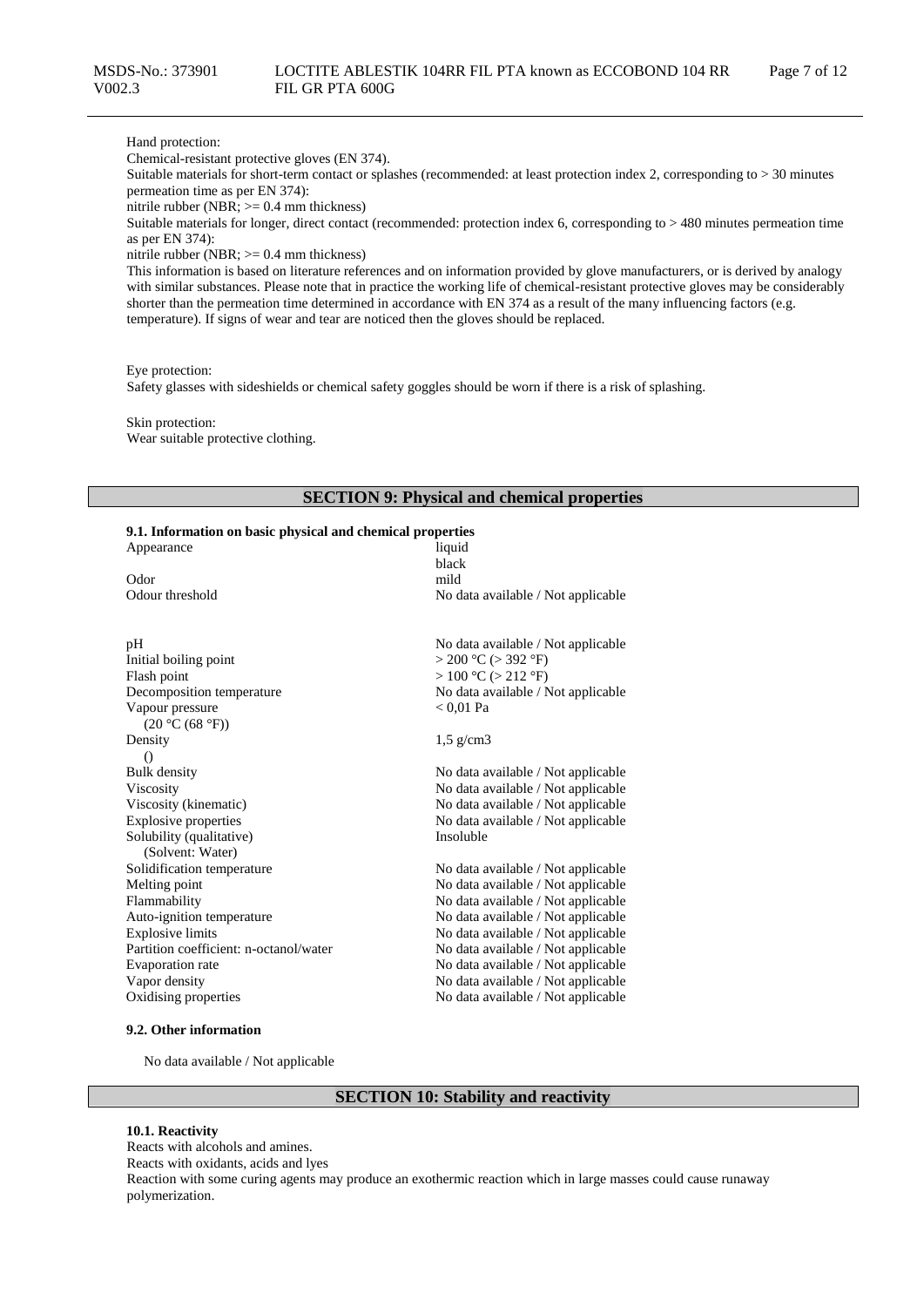# **10.2. Chemical stability**

Stable under recommended storage conditions.

### **10.3. Possibility of hazardous reactions**

See section reactivity

#### **10.4. Conditions to avoid**

No decomposition if stored and applied as directed.

### **10.5. Incompatible materials**

See section reactivity

### **10.6. Hazardous decomposition products**

Hydrocarbons carbon oxides. nitrogen oxides Rapid polymerisation may generate excessive heat and pressure.

# **SECTION 11: Toxicological information**

### **11.1. Information on toxicological effects**

### **General toxicological information:**

The mixture is classified based on the available hazard information for the ingredients as defined in the classification criteria for mixtures for each hazard class or differentiation in Annex I to Regulation 1272/2008/EC. Relevant available health/ecological information for the substances listed under Section 3 is provided in the following.

#### **Oral toxicity:**

May cause irritation to the digestive tract.

#### **Inhalative toxicity:**

May cause irritation to respiratory system.

#### **Skin irritation:**

Causes skin irritation.

#### **Eye irritation:**

Causes serious eye irritation.

#### **Sensitizing:**

May cause an allergic skin reaction.

### **Acute oral toxicity:**

| <b>Hazardous components</b>  | Value | Value           | Route of    | <b>Exposure</b> | <b>Species</b> | <b>Method</b> |
|------------------------------|-------|-----------------|-------------|-----------------|----------------|---------------|
| CAS-No.                      | type  |                 | application | time            |                |               |
| Reaction product:            | LD50  | $>$ 2.000 mg/kg | oral        |                 | rat            |               |
| bisphenol-A-                 |       |                 |             |                 |                |               |
| (epichlorhydrin); epoxy      |       |                 |             |                 |                |               |
| resin (number average)       |       |                 |             |                 |                |               |
| molecular weight $\leq$ 700) |       |                 |             |                 |                |               |
| 25068-38-6                   |       |                 |             |                 |                |               |

### **Acute dermal toxicity:**

| <b>Hazardous components</b>  | Value | Value          | Route of    | <b>Exposure</b> | <b>Species</b> | <b>Method</b> |
|------------------------------|-------|----------------|-------------|-----------------|----------------|---------------|
| CAS-No.                      | type  |                | application | time            |                |               |
| Reaction product:            | LD50  | $23.000$ mg/kg | dermal      |                 | rabbit         |               |
| bisphenol-A-                 |       |                |             |                 |                |               |
| (epichlorhydrin); epoxy      |       |                |             |                 |                |               |
| resin (number average        |       |                |             |                 |                |               |
| molecular weight $\leq$ 700) |       |                |             |                 |                |               |
| 25068-38-6                   |       |                |             |                 |                |               |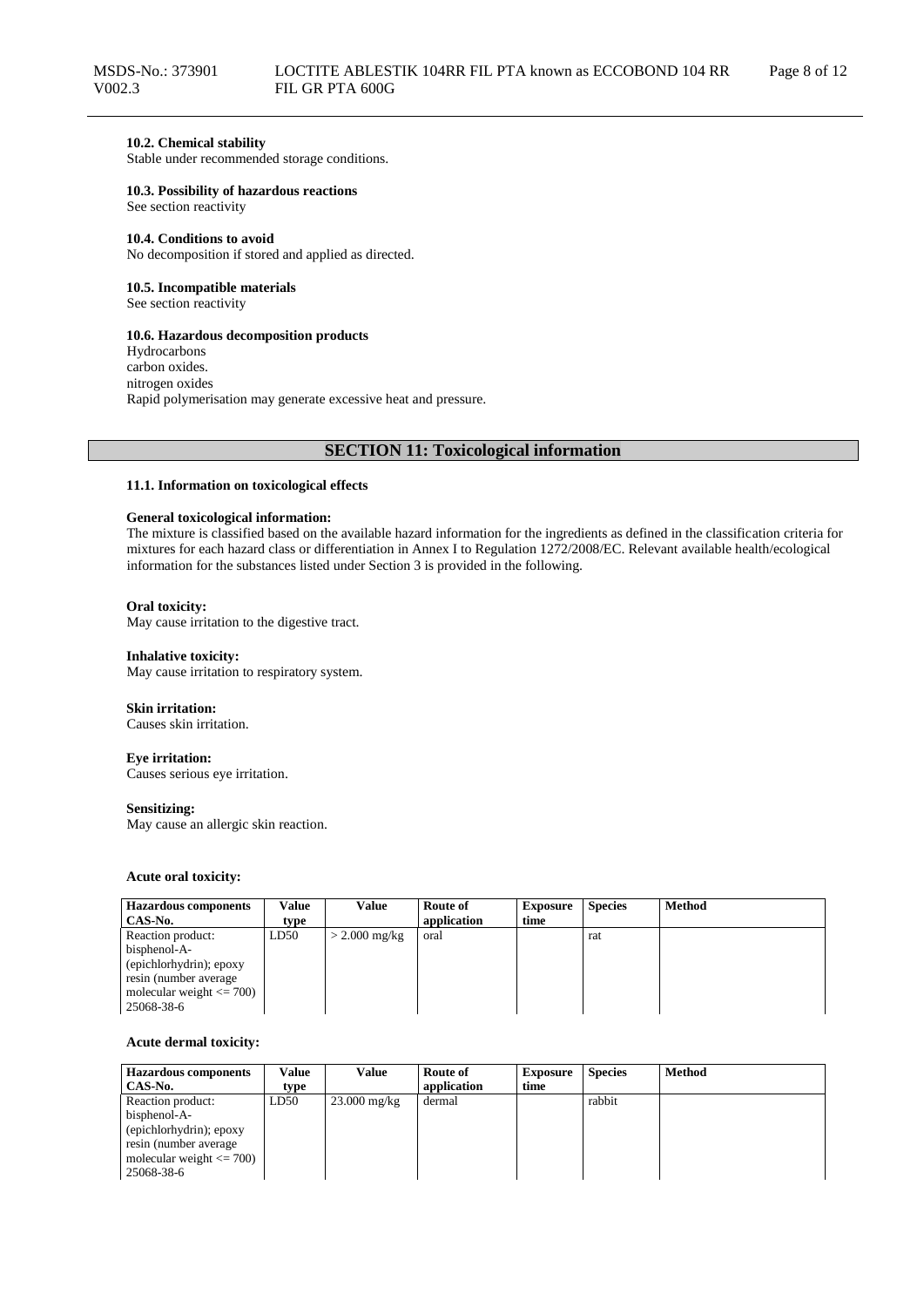| <b>Hazardous components</b><br>CAS-No.                                                                                              | <b>Result</b>       | <b>Exposure</b><br>time | <b>Species</b> | Method                                                      |
|-------------------------------------------------------------------------------------------------------------------------------------|---------------------|-------------------------|----------------|-------------------------------------------------------------|
| Reaction product:<br>bisphenol-A-<br>(epichlorhydrin); epoxy<br>resin (number average<br>molecular weight $\leq$ 700)<br>25068-38-6 | slightly irritating | 4 h                     | rabbit         | OECD Guideline 404 (Acute<br>Dermal Irritation / Corrosion) |

### **Serious eye damage/irritation:**

| <b>Hazardous components</b>  | <b>Result</b>  | <b>Exposure</b> | <b>Species</b> | <b>Method</b>               |
|------------------------------|----------------|-----------------|----------------|-----------------------------|
| CAS-No.                      |                | time            |                |                             |
| Reaction product:            | not irritating |                 | rabbit         | OECD Guideline 405 (Acute   |
| bisphenol-A-                 |                |                 |                | Eye Irritation / Corrosion) |
| (epichlorhydrin); epoxy      |                |                 |                |                             |
| resin (number average        |                |                 |                |                             |
| molecular weight $\leq$ 700) |                |                 |                |                             |
| 25068-38-6                   |                |                 |                |                             |

### **Respiratory or skin sensitization:**

| <b>Hazardous components</b><br>CAS-No. | <b>Result</b> | <b>Test type</b> | <b>Species</b> | <b>Method</b>              |
|----------------------------------------|---------------|------------------|----------------|----------------------------|
| Reaction product:                      | sensitising   | Mouse            | mouse          | OECD Guideline 429 (Skin   |
| bisphenol-A-                           |               | local            |                | Sensitisation: Local Lymph |
| (epichlorhydrin); epoxy                |               | lymphnod         |                | Node Assay)                |
| resin (number average                  |               | e assay          |                |                            |
| molecular weight $\leq$ 700)           |               | (LLNA)           |                |                            |
| 25068-38-6                             |               |                  |                |                            |

### **Germ cell mutagenicity:**

| <b>Hazardous components</b><br>CAS-No.                                                                                               | Result   | Type of study /<br>Route of<br>administration           | <b>Metabolic</b><br>activation /<br><b>Exposure time</b> | <b>Species</b> | Method                                                                                          |
|--------------------------------------------------------------------------------------------------------------------------------------|----------|---------------------------------------------------------|----------------------------------------------------------|----------------|-------------------------------------------------------------------------------------------------|
| Reaction product:<br>bisphenol-A-<br>(epichlorhydrin); epoxy<br>resin (number average)<br>molecular weight $\leq$ 700)<br>25068-38-6 | negative | bacterial reverse<br>mutation assay (e.g.<br>Ames test) |                                                          |                | OECD Guideline 472 (Genetic<br>Toxicology: Escherichia coli,<br><b>Reverse Mutation Assay</b> ) |

# **SECTION 12: Ecological information**

### **General ecological information:**

The mixture is classified based on the available hazard information for the ingredients as defined in the classification criteria for mixtures for each hazard class or differentiation in Annex I to Regulation 1272/2008/EC. Relevant available health/ecological information for the substances listed under Section 3 is provided in the following.

# **12.1. Toxicity**

### **Ecotoxicity:**

Toxic to aquatic life with long lasting effects. Do not empty into drains / surface water / ground water.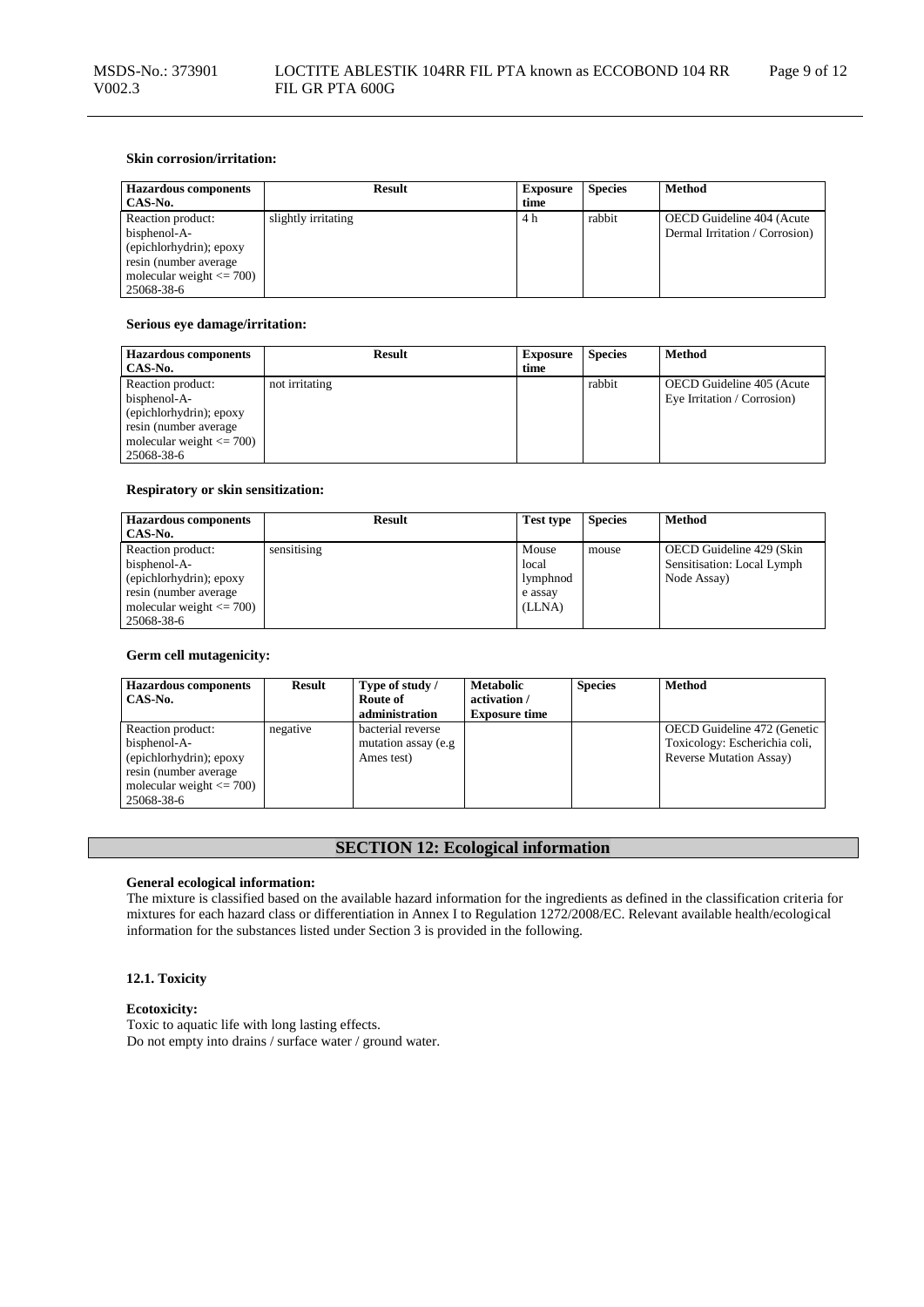| <b>Hazardous</b> components<br>CAS-No.                                                                                            | <b>Value</b><br>type | <b>Value</b>        | Acute<br><b>Toxicity</b> | <b>Exposure</b><br>time | <b>Species</b>                                       | <b>Method</b>                                                        |
|-----------------------------------------------------------------------------------------------------------------------------------|----------------------|---------------------|--------------------------|-------------------------|------------------------------------------------------|----------------------------------------------------------------------|
|                                                                                                                                   |                      |                     | <b>Study</b>             |                         |                                                      |                                                                      |
| Reaction product: bisphenol-<br>A-(epichlorhydrin); epoxy<br>resin (number average)<br>molecular weight $\leq$ 700)<br>25068-38-6 | LC50                 | 1,750000 mg/l       | Fish                     | 96 h                    | Oncorhynchus mykiss                                  | <b>OECD</b> Guideline<br>203 (Fish, Acute)<br><b>Toxicity Test</b> ) |
|                                                                                                                                   | LC50                 | $1,75 \text{ mg}/1$ | Fish                     | 96 h                    | Oncorhynchus mykiss (reported<br>as Salmo gairdneri) | <b>OECD</b> Guideline<br>203 (Fish, Acute)<br><b>Toxicity Test</b> ) |
| Reaction product: bisphenol-<br>A-(epichlorhydrin); epoxy<br>resin (number average)<br>molecular weight $\leq$ 700)<br>25068-38-6 | <b>NOEC</b>          | $2.4 \text{ mg}/1$  | Algae                    | 72 h                    | Scenedesmus capricornutum                            | <b>OECD</b> Guideline<br>201 (Alga, Growth<br>Inhibition Test)       |
|                                                                                                                                   | EC50                 | $9,4 \text{ mg}/1$  | Algae                    | 72 h                    | Scenedesmus capricornutum                            | <b>OECD</b> Guideline<br>201 (Alga, Growth<br>Inhibition Test)       |
| Reaction product: bisphenol-<br>A-(epichlorhydrin); epoxy<br>resin (number average)<br>molecular weight $\leq$ 700)<br>25068-38-6 | <b>NOEC</b>          | $0.3 \text{ mg}/1$  | chronic<br>Daphnia       | 21d                     | Daphnia magna                                        | OECD 211<br>(Daphnia magna,<br>Reproduction Test)                    |

# **12.2. Persistence and degradability**

# **Persistence and Biodegradability:**

The product is not biodegradable.

| <b>Hazardous components</b><br>CAS-No.                                                                              | Result | Route of<br>application | <b>Degradability</b> | <b>Method</b>                                                                            |
|---------------------------------------------------------------------------------------------------------------------|--------|-------------------------|----------------------|------------------------------------------------------------------------------------------|
| Reaction product: bisphenol-<br>A-(epichlorhydrin); epoxy<br>resin (number average)<br>molecular weight $\leq$ 700) |        | aerobic                 | 5 %                  | OECD Guideline 301 F (Ready<br>Biodegradability: Manometric<br><b>Respirometry Test)</b> |
| 25068-38-6                                                                                                          |        |                         |                      |                                                                                          |

### **12.3. Bioaccumulative potential / 12.4. Mobility in soil**

#### **Mobility:**

Cured adhesives are immobile.

### **Bioaccumulative potential:**

No data available.

### **12.5. Results of PBT and vPvB assessment**

| <b>Hazardous components</b>                     | <b>PBT/vPvB</b>                                                                      |
|-------------------------------------------------|--------------------------------------------------------------------------------------|
| CAS-No.                                         |                                                                                      |
| Reaction product: bisphenol-A-(epichlorhydrin); | Not fulfilling Persistent, Bioaccumulative and Toxic (PBT), very Persistent and very |
| epoxy resin (number average molecular weight)   | Bioaccumulative (vPvB) criteria.                                                     |
| $\leq$ 700)                                     |                                                                                      |
| 25068-38-6                                      |                                                                                      |

# **12.6. Other adverse effects**

No data available.

# **SECTION 13: Disposal considerations**

**13.1. Waste treatment methods**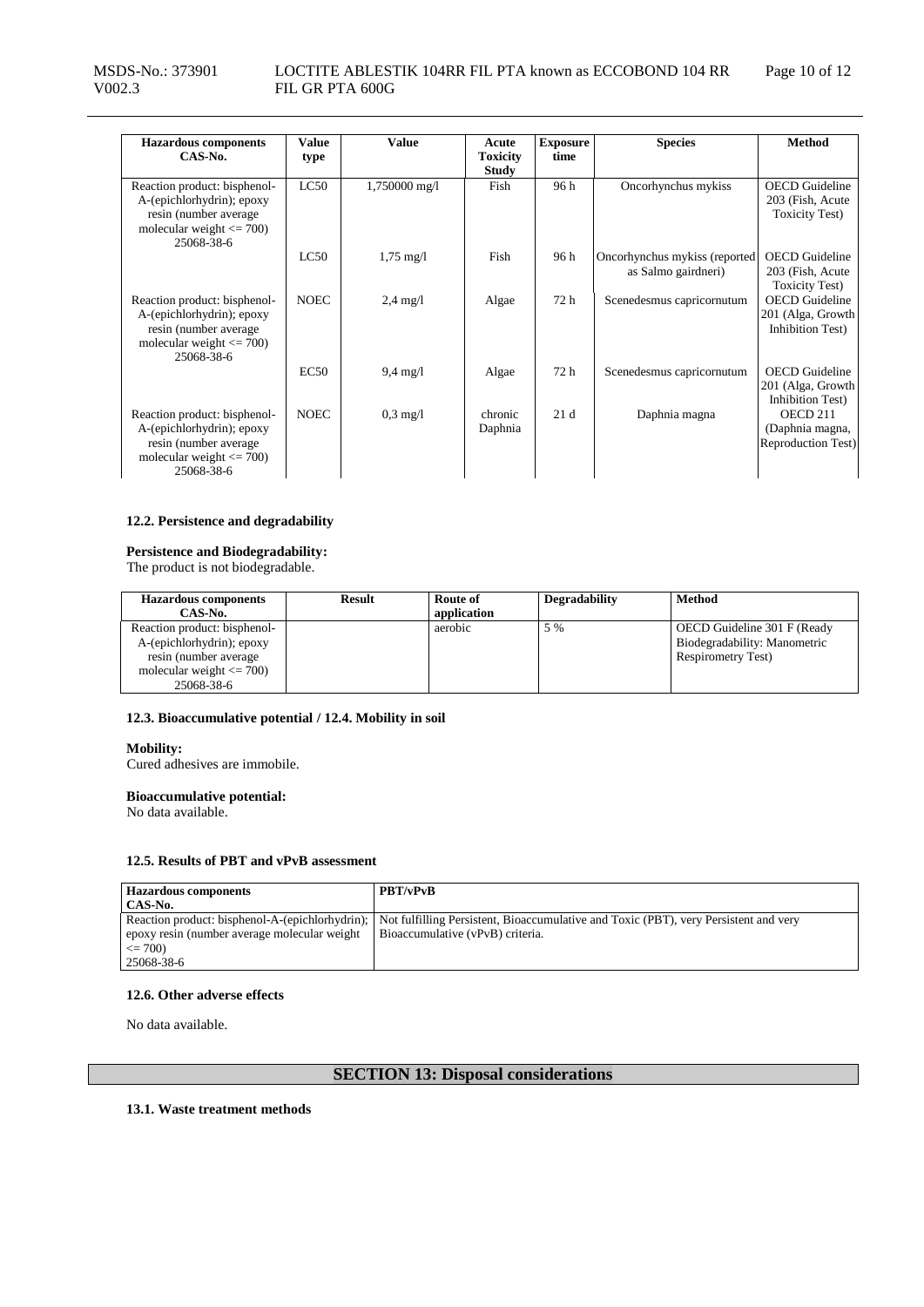# Product disposal:

Dispose of in accordance with local and national regulations.

#### Disposal of uncleaned packages:

After use, tubes, cartons and bottles containing residual product should be disposed of as chemically contaminated waste in an authorised legal land fill site or incinerated.

Waste code

08 04 09 waste adhesives and sealants containing organic solvents and other dangerous substances

The valid EWC waste code numbers are source-related. The manufacturer is therefore unable to specify EWC waste codes for the articles or products used in the various sectors. The EWC codes listed are intended as a recommendation for users. We will be happy to advise you.

# **SECTION 14: Transport information**

| 14.1. | UN number |
|-------|-----------|
|       |           |

| ADR  | 3082 |
|------|------|
| RID  | 3082 |
| ADN  | 3082 |
| IMDG | 3082 |
| IATA | 3082 |
|      |      |

# **14.2. UN proper shipping name**

| ADR  | ENVIRONMENTALLY HAZARDOUS SUBSTANCE, LIQUID, N.O.S. (Epoxy<br>resin) |
|------|----------------------------------------------------------------------|
| RID  | ENVIRONMENTALLY HAZARDOUS SUBSTANCE, LIQUID, N.O.S. (Epoxy<br>resin) |
| ADN  | ENVIRONMENTALLY HAZARDOUS SUBSTANCE, LIQUID, N.O.S. (Epoxy<br>resin) |
| IMDG | ENVIRONMENTALLY HAZARDOUS SUBSTANCE, LIQUID, N.O.S. (Epoxy<br>resin) |
| IATA | Environmentally hazardous substance, liquid, n.o.s. (Epoxy resin)    |

#### **14.3. Transport hazard class(es)**

| ADR         | 9 |
|-------------|---|
| <b>RID</b>  | 9 |
| <b>ADN</b>  | 9 |
| <b>IMDG</b> | 9 |
| <b>IATA</b> | 9 |

# **14.4. Packaging group**

| ADR         | Ш |
|-------------|---|
| <b>RID</b>  | Ш |
| <b>ADN</b>  | Ш |
| <b>IMDG</b> | Ш |
| <b>JATA</b> | Ш |

# **14.5. Environmental hazards**

| not applicable   |
|------------------|
| not applicable   |
| not applicable   |
| Marine pollutant |
| not applicable   |
|                  |

### **14.6. Special precautions for user**

ADR not applicable